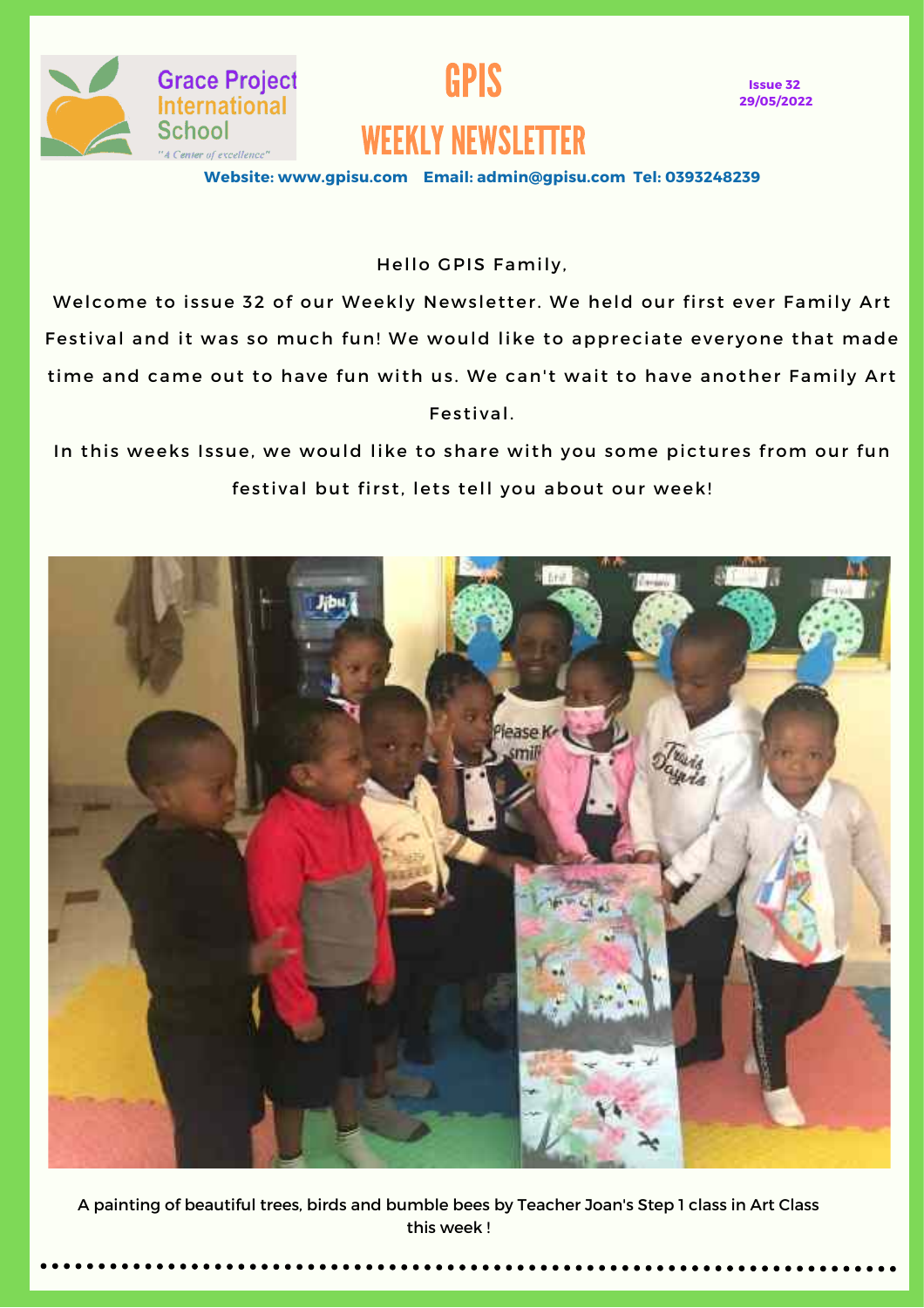#### **MEMORY VERSE OF THE MONTH. EMORY REMINDERS:**

SO DO NOT FEAR, FOR I AM WITH YOU: DO NOT BE DISMAYED, FOR I AM YOUR GOD. I WILL STRENGTHEN YOU AND HELP YOU; I WILL UPHOLD YOU WITH MY RIGHTEOUS RIGHT HAND. **ISATAH 41:10** 

- Friday 3rd June is Martyrs Day. There will be no school.
- Thursday 9th June will be Heroes Day. There will be no school.
- End of term will be on Friday 24th June.

#### **STAR OF THE WEEK.**

.



### **CHAPEL TIME.**



Chapel time this week was led by Ms. Tinah. She taught from the book of 1 Thessalonians 5:14-15, teaching us about being patient.

 $$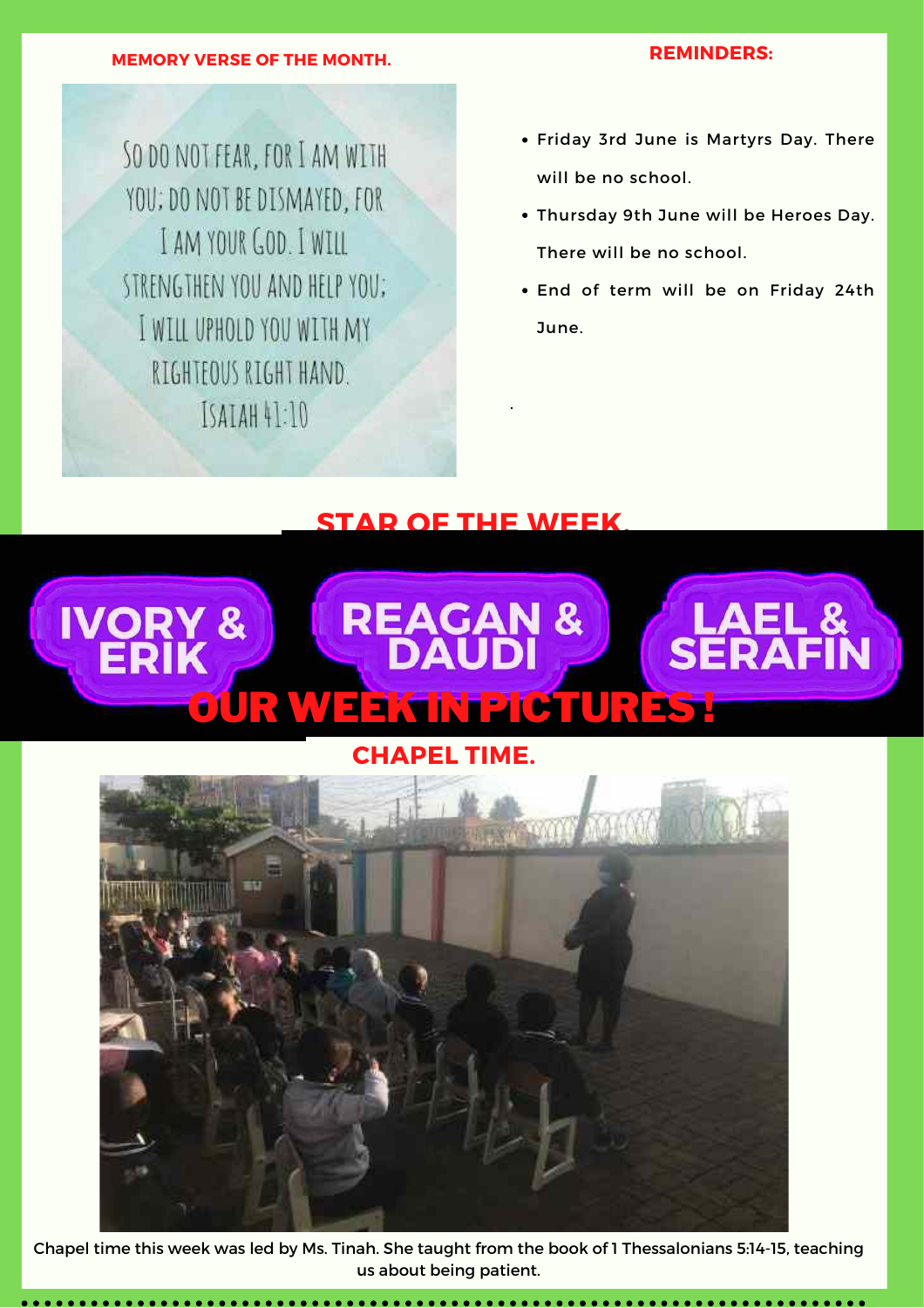# **CCLLAASSSS WWOORRKK**

# Step 1 and 2 continuing their lessons on animals!!

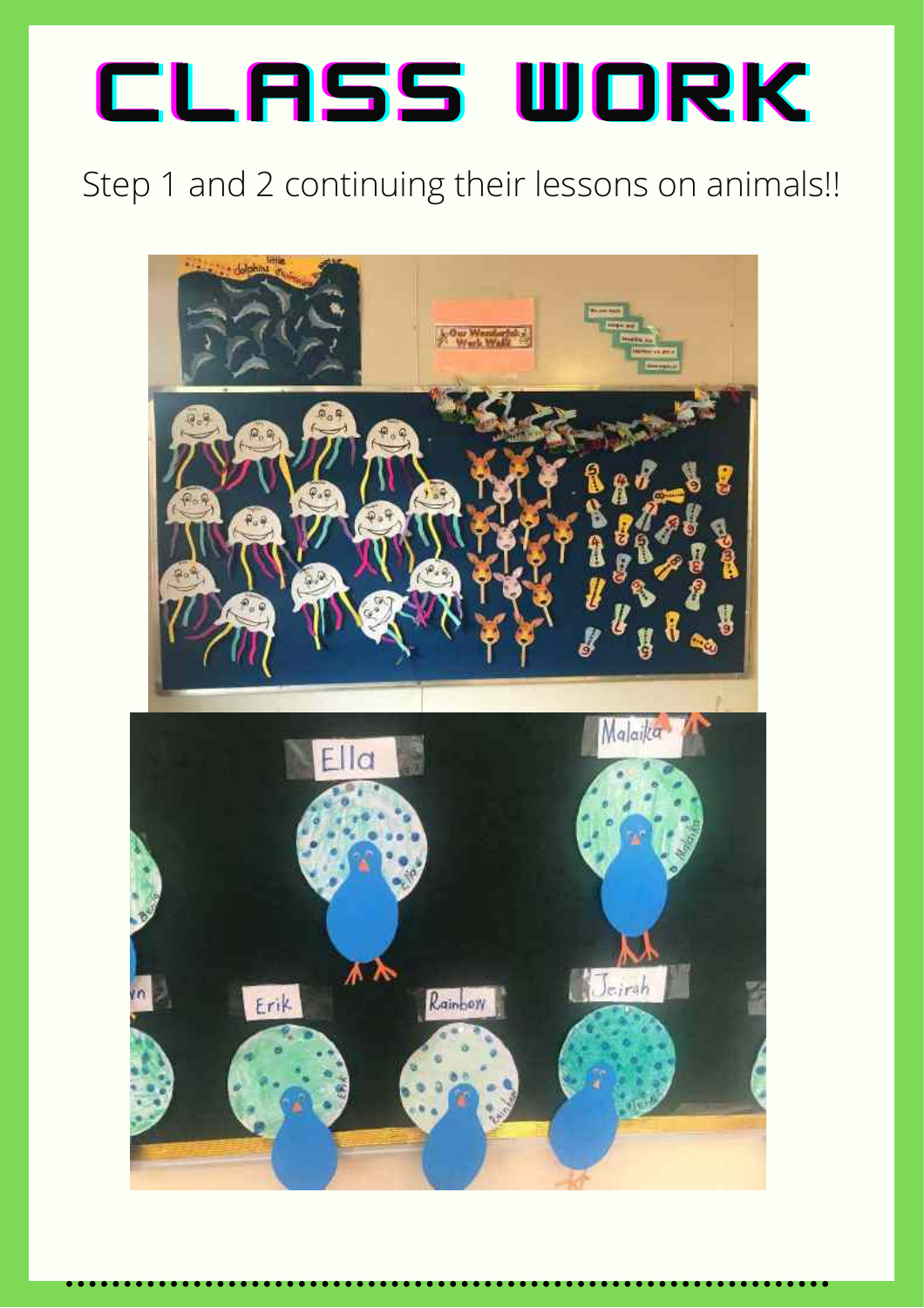



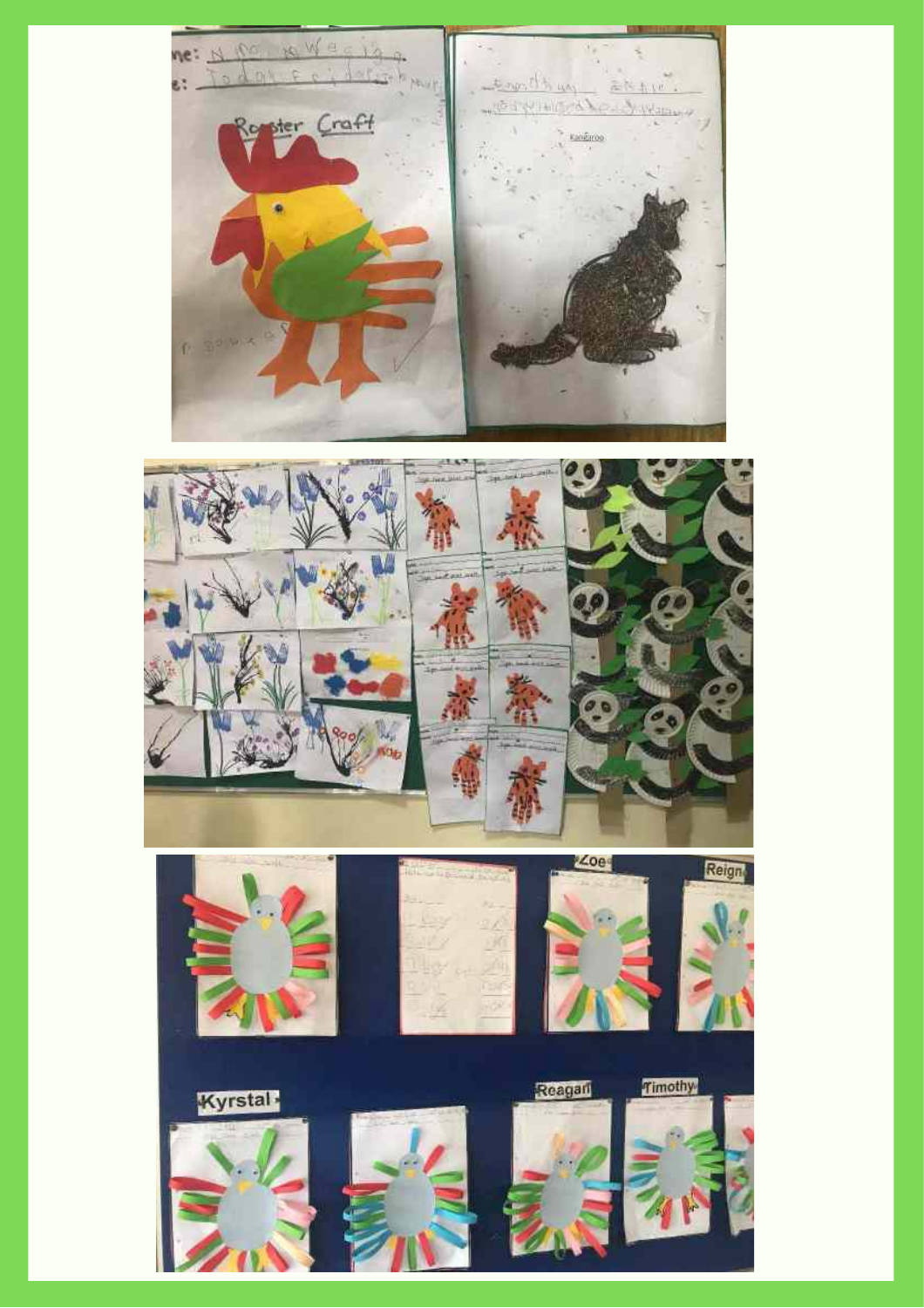Step 3 Professions mind maps and learning about jobs in the community.



LIFE SWEETER

钡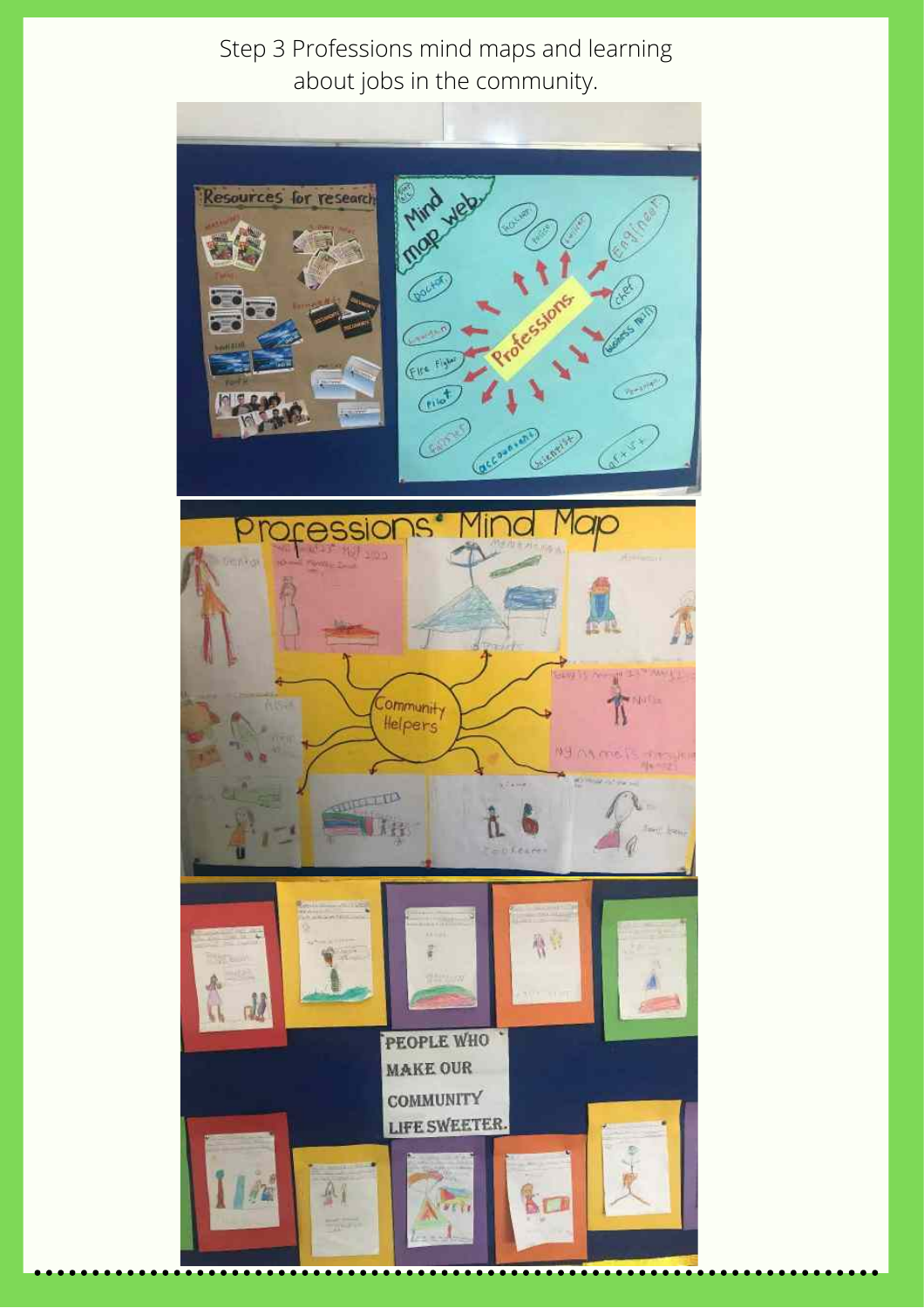# **FAMILY ART FESTIVAL.**



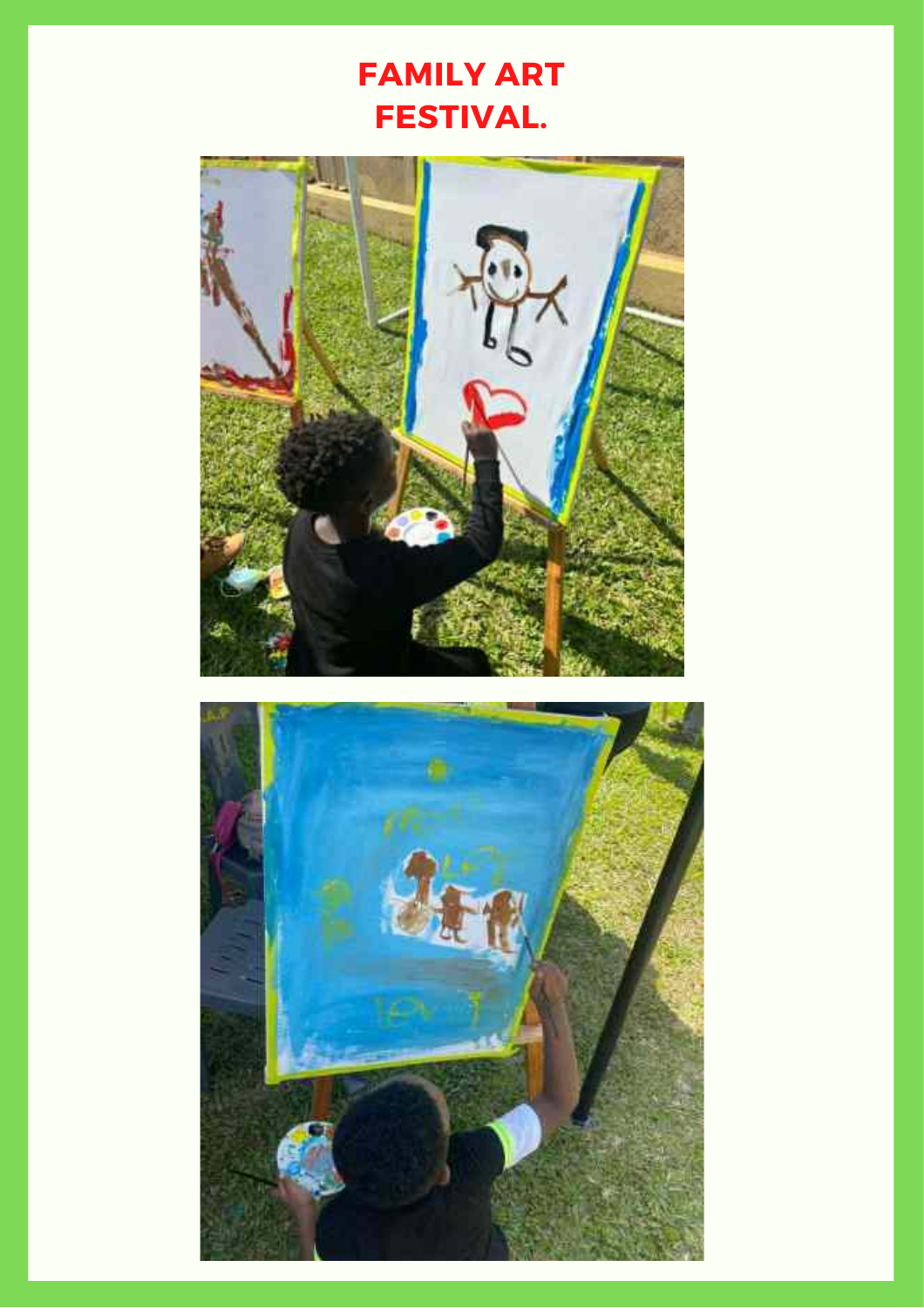





There was lots of smiles, happy faces and painted faces and canvasses at our Art Festival !